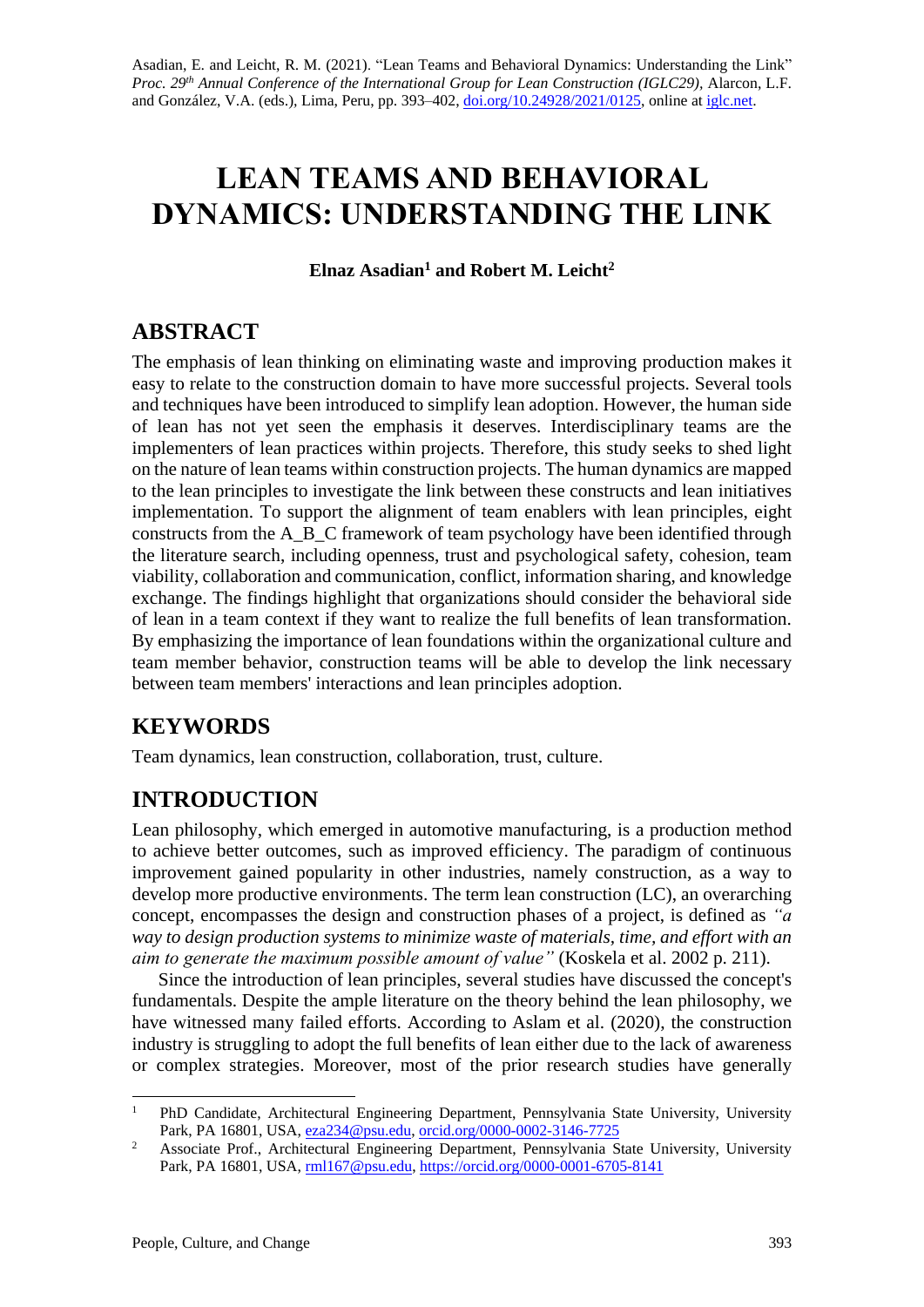targeted lean instruments and application of new technologies. Low emphasis has been assigned to project participants, leaving aside organizational and human issues (Pavez and Alarcón 2006). Simply implementing the best lean methods does not guarantee success. Understanding the culture of lean is needed to assist organizations in successfully adopting and sustaining lean strategies. In this respect, some research studies have tried to identify behavioral dynamics that constitute a thriving lean culture (Van Dun and Wilderom 2012). Most of them focus on manufacturing and other businesses, rather than construction. Therefore, there is a dearth of studies within the construction domain.

This paper aims to identify how lean principles align with the design of teams in a construction context. To determine the links between lean theory and teams, this research will explore literature on team attributes, behavioral dynamics, and sociocultural indicators that underpin lean teams' performance. Ultimately, we seek to understand how team dynamics influence the way lean teams operate.

A subset of lean principles is briefly introduced in this paper, followed by describing the "lean team" concept in construction. Lastly, by linking the human dynamics with lean principles, a comparison of lean principles and ideas with the internal dynamics of effective lean teams was investigated to understand how construction team efforts could be supported more effectively. The study's findings will serve as the initial development of a framework to capture the human side of lean implementation, which must be considered by construction companies if they want to realize the full benefits of lean transformation. By emphasizing the importance of lean foundations within the organizational culture and team member behavior, construction teams will be able to create the necessary human conditions for adopting and sustaining lean principles.

## **LITERATURE REVIEW**

## **LEAN PRINCIPLES AND IDEAS**

In 1992, Koskela proposed eleven principles for flow process design and improvement. These principles are: reduce the share of non-value-adding activities, increase output value through systematic consideration of customer requirements, reduce variability, reduce the cycle time, simplify by minimizing the number of steps and parts, increase output flexibility, increase process transparency, focus control on the complete process, build continuous improvement into the process, balance flow improvement with conversion improvement, and benchmark. He highlighted that approaches to the new production philosophy have originated around one central principle, even if they usually acknowledge other principles. Therefore, many principles are closely related but not on the same abstraction level. Some are more fundamental, while others are more application-oriented (Koskela 1992). Subsequently, Koskela and Leikas (1997) added "focus on the whole processes and optimize the whole" as an overarching lean principle.

Womack and Jones (1997) established five principles of lean: value, value stream, flow, pull, and perfection. In the same year, Melles, in his book, *What do we mean by lean production in construction*, listed seven basic principles of lean production, including multifunctional task groups, simultaneous engineering, kaizen, just-in-time deliveries, co-makership, customer orientation, and information, communication and process structure (Melles 1997). In 2005, Pinch pointed out the following principles as LC principles: establishing integrated teams and collaboration, combining project design with process design, stopping production rather than releasing a faulty product into construction, decentralizing decision-making and empowering project participants,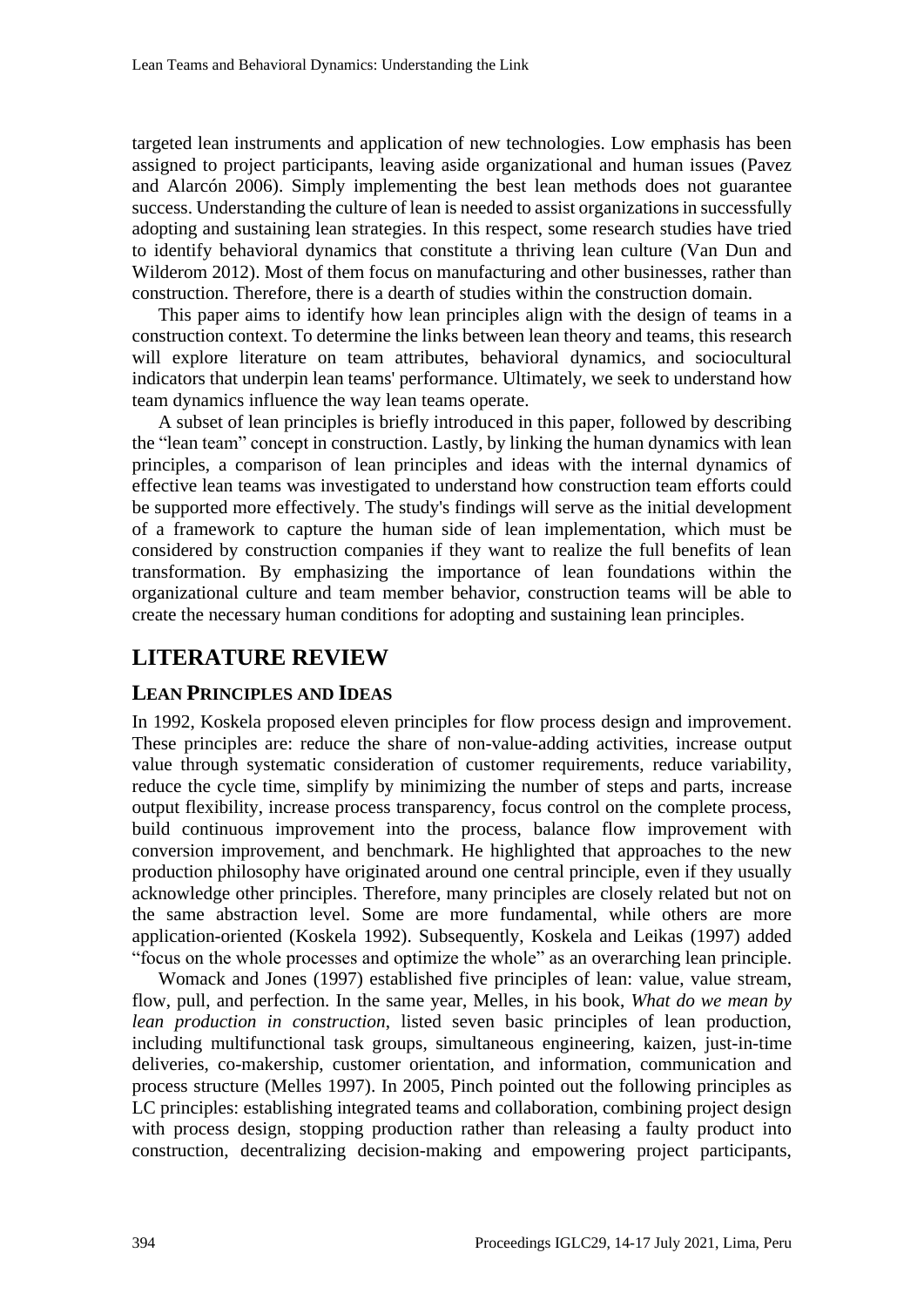making the process transparent, and requiring a simple, direct handoff between tasks (Pinch 2005). These are only some of the previous studies discussing lean principles. Although each scholar presented different terms, similarities are apparent in the principles. Some principles, such as continuous improvement, perfection, customer orientation, decentralizing decision-making, and optimizing the whole, will be discussed in this paper to investigate the relationship between team dynamics and lean principles.

### **CONSTRUCTION TEAMS AND TEAM-ORIENTED APPROACH**

Teams are the appropriate unit for high complexity tasks with many interdependent subtasks, like construction activities. Katzenbach and Smith (2015) defined a *"True Team"* as a small group of people with complementary skills committed to a common purpose. They also commit to an approach for which they hold themselves mutually accountable.

The team concept was first employed as a management practice for organizations that wanted to become more flexible and harness employees' creative capacities. This practice showed numerous benefits, including higher productivity, improved quality, and increased employee morale (Johnson et al. 2000). In the context of work team applications, four broad categories were proposed: advice and involvement, production and service, projects and development, and action and negotiation. Under the production team category, teams use technology to generate products or services, such as teams in construction. (Sundstrom et al. 1990). Considering construction as team-based production can explain the linkage between team dynamics with production theory, namely lean.

Several scholars have highlighted the vital role of teamwork in construction activities. Spatz (2000) claimed that *"if any industry should appreciate the importance of teamwork, that is the construction industry."* Based on his study, teamwork can be traced back to construction projects' foundation and cultural heritage. In addition, the complex social and technical aspects of construction projects require teamwork to allow specialized individuals to work collaboratively at the job sites or during the project's design phases.

Teamwork initiatives in construction projects generally focus on improving how people interact. This is in accordance with what Liker (2004) emphasized as the two pillars that support lean implementation: *"Continuous Improvement"* and *"Respect for People."* Likewise, Shah and Ward (2007) defined lean production as an integrated sociotechnical system that eliminates waste by minimizing supplier, customer, and internal variability. Therefore, the attention to the social aspect of lean production, in parallel with the technical processes, necessitates the study of LC's human dimension.

### **CRUCIAL ROLE OF LEAN TEAMS IN CONSTRUCTION**

Although lean thinking in both construction and manufacturing applies the same principles, there are some differences. One of the distinctions is the complicated interface among multiple entities in construction projects (Fahmy 2020). In construction, these parties have distinct organizational motivations and goals. However, in manufacturing, uncertainties can be almost eliminated by clearly defining the end product. Therefore, while lean manufacturing targets processes to achieve product goals, the lean approach in construction should address peoples' and entities' alignment with the overall project goals.

Van Amelsvoort and Benders (1996) also emphasized the role of lean teams when they called the team a hallmark of lean production, stating *"teams emerge as the heart of the lean factory."* Moreover, companies have realized that their major problems hindering the successful implementation of lean practices are driven by human, cultural, and organizational issues (Pavez and Alarcón 2006). The development of the team aspect of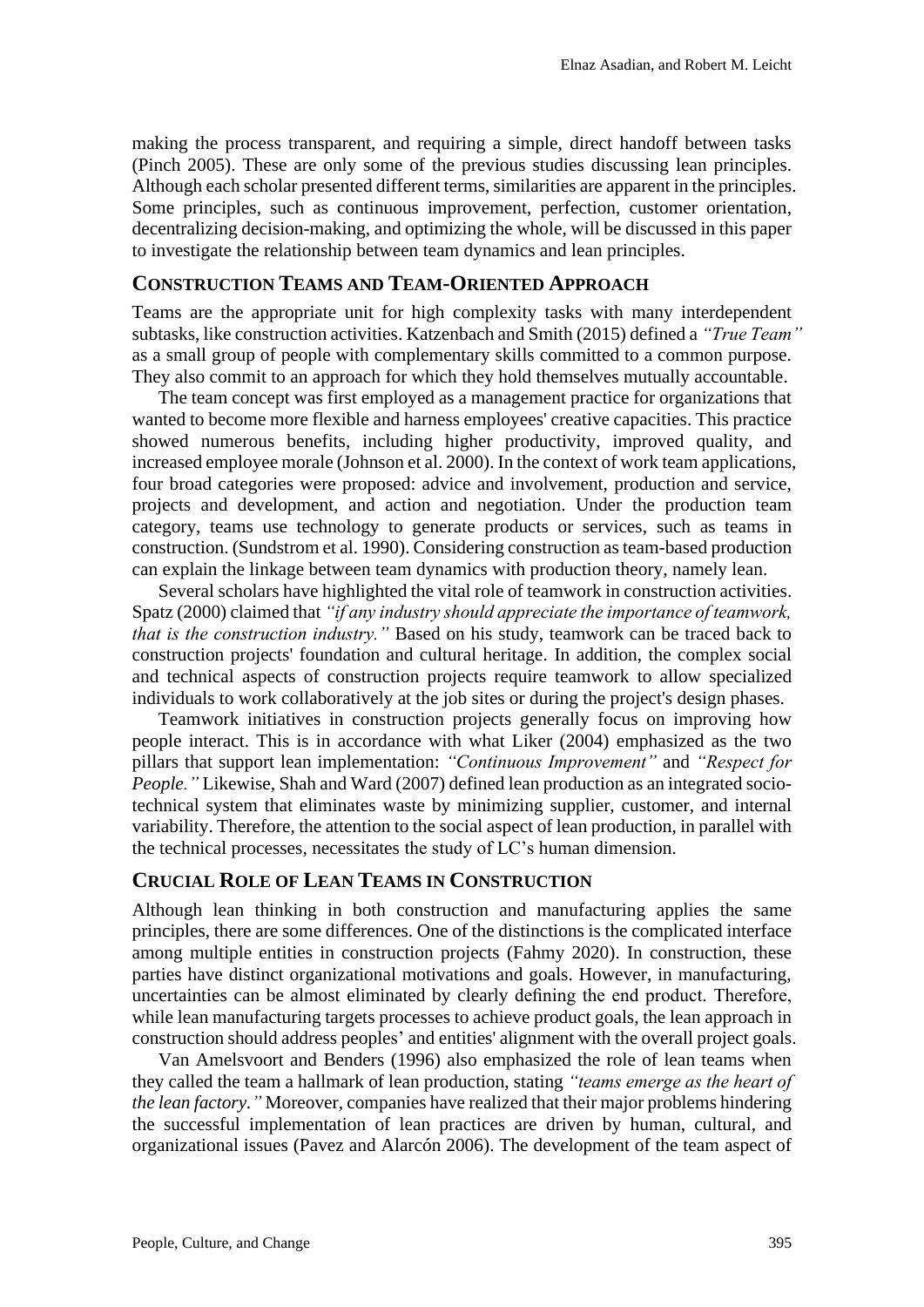the lean approach is more complicated than merely adopting lean tools. Establishing and maintaining a productive team dynamic is one of the biggest challenges.

Team dynamics describe how unconscious psychological forces affect the behavior of groups of people working together (Wakeman and Langham 2018). Put simply, team dynamics define how team members interact (Gomez et al. 2020). According to Van Dun and Wilderom (2012), these dynamics include interaction behavior between team members and the leader, which were considered invisible to those working outside the team. They defined these internal interactions as the mediating or moderating factors that transform external inputs into collective team outcomes. Considering that the cornerstone of the lean approach in construction is the operations of the construction team, understanding and identifying the dynamics within the project team that helps align team outputs with project goals will ultimately increase the likelihood of project success.

## **RESEARCH METHODOLOGY**

This paper explores theoretical foundations to establish the link between lean and teamwork in the construction domain. To do so, a systematic literature search using Google Scholar and ScienceDirect was conducted. Different combinations of general terms of lean, teams, culture, behavior, combined with dynamics, human side, and organization, were explored within the two search engines. All publications with the search terms in the title or keywords were extracted in the initial step, resulting in 74 articles. The 29 articles that concentrate on the construction industry's organizational settings were then selected for an in-depth study. Following this filtering, the selected papers' abstracts were then used to further narrow down the sample to the studies focused on lean teams in construction. In the final step, nine papers served as the analysis for the purpose of this study. A brief description of these papers is summarized in Table 1.

| Title                                                                                                                 | <b>Authors</b>                | <b>Publication</b>              |
|-----------------------------------------------------------------------------------------------------------------------|-------------------------------|---------------------------------|
| Lean, psychological safety, and behavior-based<br>quality: a focus on people and value delivery                       | (Gomez et al. 2020)           | <b>IGLC</b>                     |
| Lean Principles Implementation in Construction<br>Management: A One Team Approach                                     | (Fahmy 2020)                  | <b>CIC 2020</b>                 |
| Towards a lean behavior evaluation system in Latin<br>American construction                                           | (Salvatierra et al.<br>2020)  | <b>IGLC</b>                     |
| Building a lean culture into an organization                                                                          | (Kalyan et al. 2018)          | <b>IGLC</b>                     |
| Building a Lean culture                                                                                               | (Hackler et al. 2017)         | <b>IGLC</b>                     |
| Behavioral factors influencing lean information flow in<br>complex projects                                           | (Phelps 2012)                 | <b>IGLC</b>                     |
| Understanding lean implementation: perspectives and<br>approaches of an American construction organization.           | (Chesworth et al.<br>2011)    | <b>ARCOM</b><br>Conference      |
| An empirical study of information flows in<br>multidisciplinary civil engineering design teams using<br>lean measures | (Tribelsky and<br>Sacks 2011) | Archit. Eng.<br>Des.<br>Manage. |
| Qualifying people to support lean construction in<br>contractor organizations                                         | (Pavez and Alarcón<br>2006)   | <b>IGLC</b>                     |

Table 1: Title, authors, and venue of papers analyzed in the research study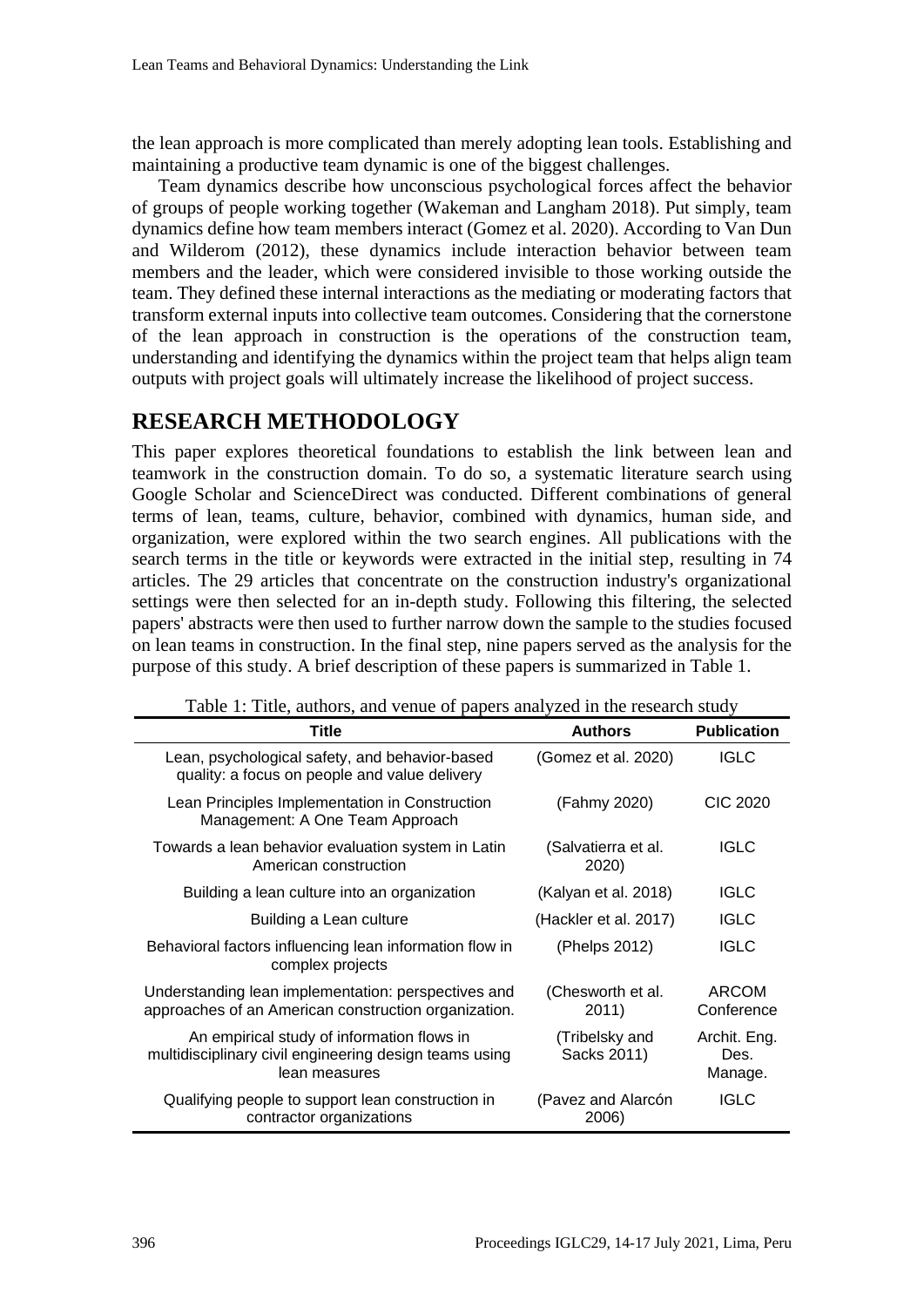## **A-B-C FRAMEWORK**

Salas et al. (2008) developed the A-B-C framework to establish a practical and concise means to understand teamwork. They proposed the framework to depict three essential aspects: Attitudes, shared Behaviors, and Cognition of the individuals that make up the team. These aspects define the local dynamics, which exist within a team's context.

Team dynamics contribute to the engagement processes of team performance. What team members do can be described by shared behaviors. What team members believe or feel can be portrayed by attitudes, while cognitions consist of what team members think or know. In this respect, the following constructs can be recognized (Delice et al. 2019):

- **Attitudes:** openness, trust, cohesion, team viability,
- **Behaviors:** collaboration, communication, conflict, leadership, and
- **Cognitions:** information and knowledge sharing, shared mental model.

In this paper, the A-B-C framework is employed due to its ability to capture the elements that shape effective team dynamics. It should be noted that more team constructs exist that can be investigated; however, due to space limitation, the authors concentrate on eight identified dynamics, specifically: openness, trust, cohesion, team viability, collaboration, communication, conflict, information and knowledge sharing. While leadership is one of the most important constructs, we do not have sufficient space for it to be fully considered. Similarly, shared mental models are an extensive topic and are not discussed in this paper. In the following section, the eight constructs will be discussed. These constructs are expanded upon and linked to construction literature, developing an initial understanding of the alignment of team dynamics with lean production principles.

## **FINDINGS AND DISCUSSION**

This section investigates the association between team constructs and lean principles. The authors aim to introduce the relationships and discuss how lean teams are linked to the eight constructs from the A-B-C framework to investigate how lean principles support lean team constructs. Each construct is first introduced, then a comparison of lean principles and ideas with this team dynamic is presented.

## **LEAN TEAM DYNAMICS**

### **Openness**

The value of organizing work into teams is that each member does not need to be capable of doing everything on their own. Instead, they can have access to a broader pool of skills and ideas. In this context, the way people accept new ideas, actions, and values or react to them matters. Openness is defined as the degree to which teammates openly share and receive information. This construct can be used to recognize whether individuals will be able to trust one another and communicate differing opinions in the context of their team throughout the developmental stages of a team (Delice et al. 2019).

With "respect for people" as one of the main pillars of lean philosophy, team members are encouraged to be less dogmatic and rigid in their ideas. Instead, they are encouraged to consider different opinions in new situations. In the pursuit of continuous improvement, new concepts are frequently considered for activity improvement. Hence, it is necessary for lean teams to be open to the potential value of new practices. In construction projects, stakeholders come together from various organizations. Therefore, they should be open to ideas from project participants from other organizations to fully realize project benefits.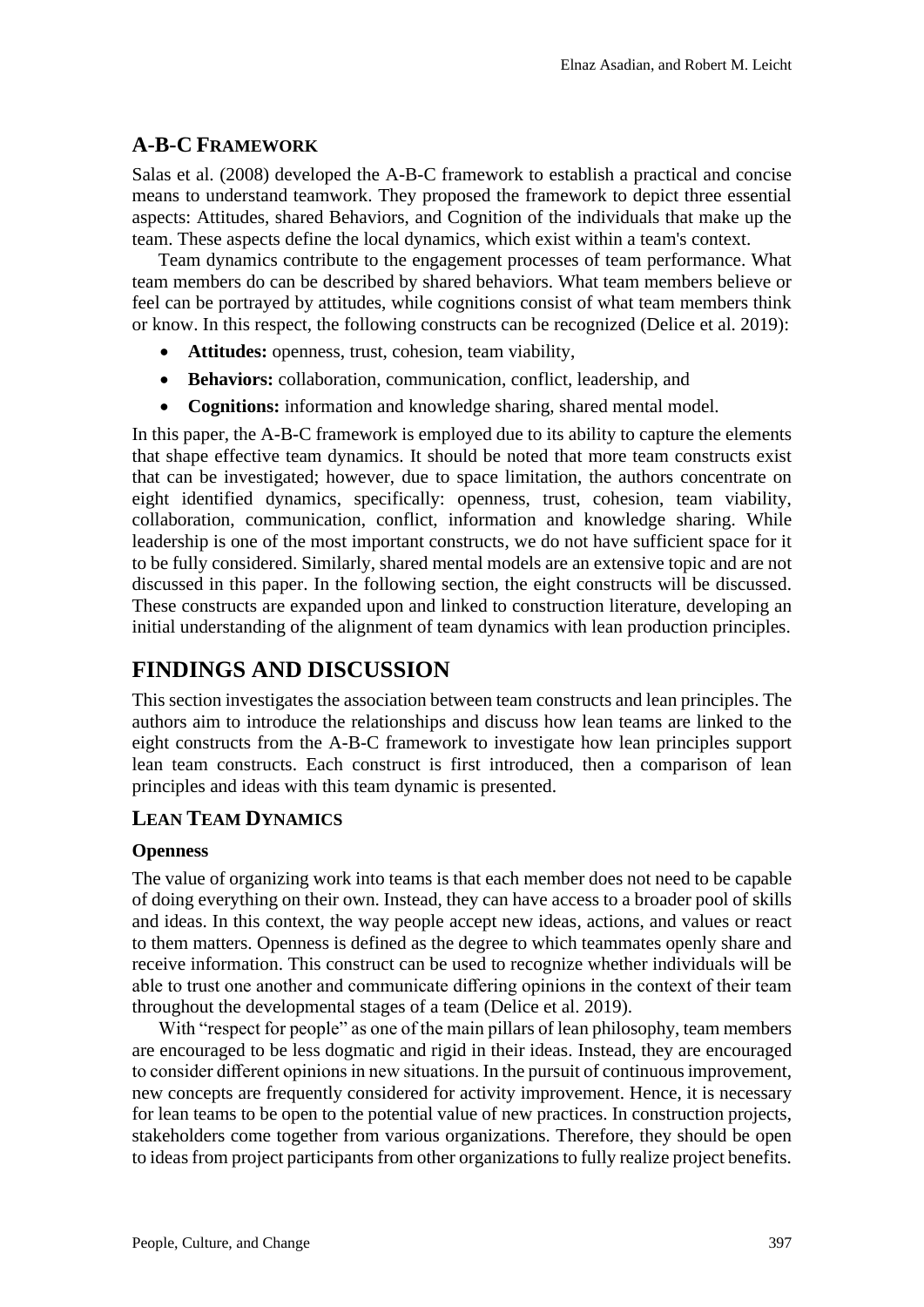This notion conforms with another lean principle, "optimize the whole," highlighting that companies should consider the entire supply chain process to satisfy their end customers' needs rather than concentrate only on their own work processes.

Moreover, as Van Dun and Wilderom (2012) described, lack of team openness can impair team members' communication and information sharing. Accordingly, a lower level of openness hinders the team's ability to generate innovative solutions, which is one of lean team pursuits under continuous improvement. Therefore, under the principles of respect for people, continuous improvement, and optimize the whole, a lean team is expected to possess sufficient openness to embrace different perspectives. Thus, openness acts as an underpinning dynamic for teams to effectively use lean principles in projects.

#### **Trust and Psychological Safety**

To date, no definition of trust has been universally accepted. However, "positive expectations towards the behavior of others" and "the willingness to become vulnerable to others" are consistently recognized as critical elements of trust. Trust is considered a psychological state influenced by the complex interrelations between expectations, intentions, and dispositions (Costa et al. 2018). Trust is often initially affected by an individual's openness to other team members to reduces ambiguity. In this environment, team members are open to taking risks and enhancing collaboration and cooperation. Moreover, trust can contribute to a psychologically safer environment, where team members feel comfortable discussing their opinions and viewpoints freely.

Trust between team members plays a pivotal role in the formation of lean teams and can be recognized as an enabler that supports the employee's contribution towards improving work practices. For example, Van Dun and Wilderom (2012), in their paper about lean teams in the manufacturing industry, reflected on two findings:

- With higher mutual trust, team members are more accepting of mutual monitoring.
- Mutual trust supports information sharing among team members.

Thus, they concluded that high team performance within teams requires members feeling psychologically safe to discuss errors or suggest improvements. Simultaneously, when team members feel responsible for maintaining and co-creating a high level of psychological safety, this may lead to increased team performance.

In one of the most comprehensive studies on psychological safety in the lean construction realm, Gomez et al. (2020) highlighted theoretical concepts to describe how lean principles and psychological safety are connected in a people-centered approach to improve value delivery. Based on this study, awareness of people's level of psychological safety can nurture lean principles, such as respect for people. As a result, under the culture of trust and within a psychologically safe environment, lean practices can be implemented more effectively to support project outcomes. A well-coordinated Last Planner meeting can be an excellent example of this type of trust.

Due to the high dependency of construction projects on teams, emphasis on trust and psychological safety support communication and idea-sharing to overcome project challenges. As a result, people's mindsets can be shifted towards pursuing learning and improvement. Quality expectations will be more likely to be met, and safety will become a priority for all (Gomez et al. 2020). Thus, a higher level of trust and psychological safety is supportive of lean teams' efforts to optimize the whole project.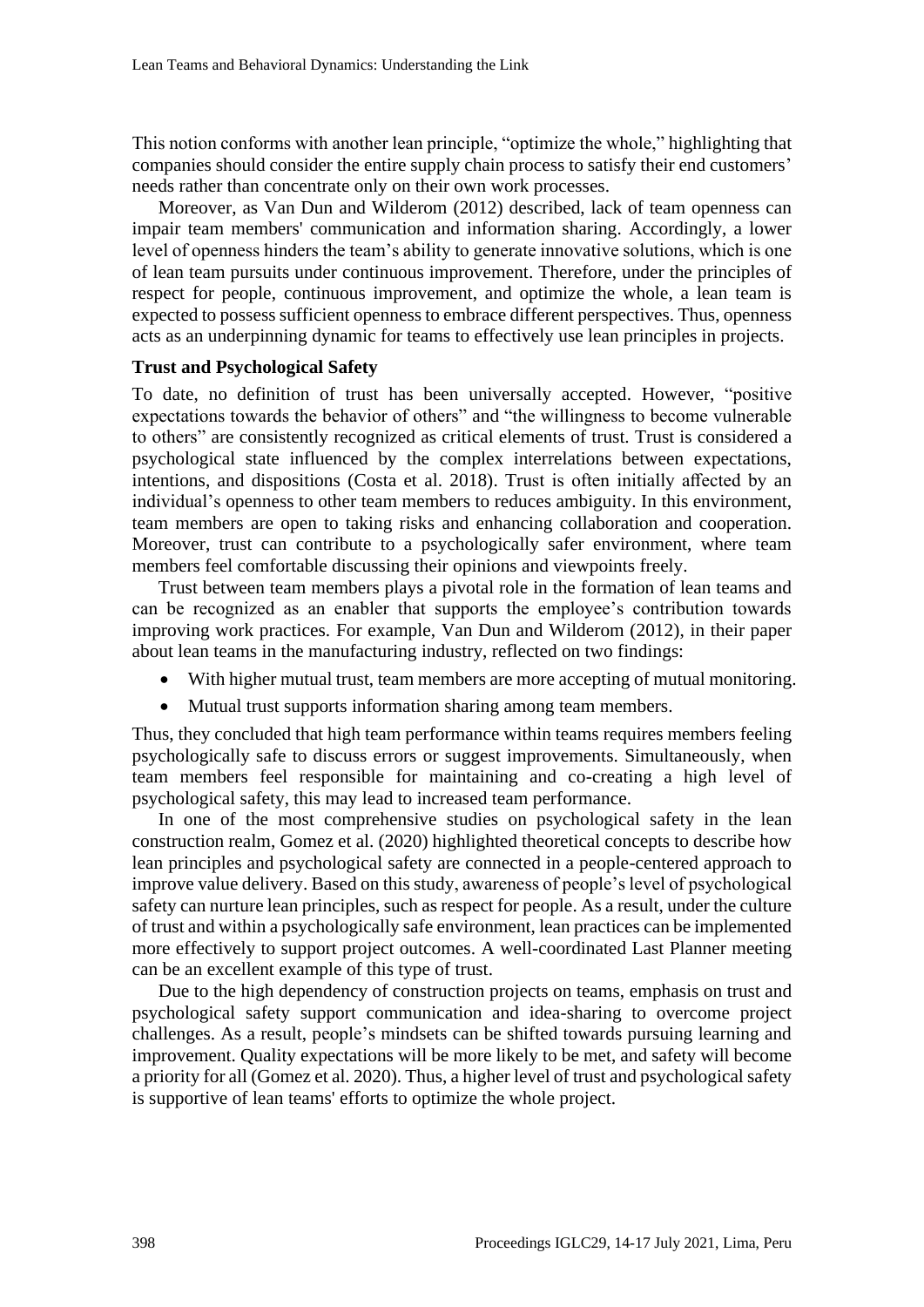#### **Cohesion**

In its classic definition, cohesion refers to a field of forces making team members stay together. Since this early definition, a multidimensional view of cohesion has emerged to describe how various factors may affect team members to work together and remain united. For instance, a categorization of cohesion, including social cohesion, task cohesion, and group pride, was proposed. While social cohesion refers to a shared appeal to the team, i.e., interpersonal attraction and emotional friendship, task cohesion relates to a team's shared commitment to the team tasks to coordinate their efforts to achieve common work-related goals (Chiocchio and Essiembre 2009).

One of the lean principles is the consideration of customer requirements. Considering that team members serve as internal customers within the process, each member tries to coordinate their efforts to answer the work-related requests of their teammates. Previous studies confirmed this notion, suggesting that in the lean context, developing a cohesion level over a certain threshold is needed to become a lean team, and the team cohesiveness may grow over time. During the initial steps of adopting lean philosophy, teams may struggle to change things in their non-value-adding tasks, resulting in a lower team cohesiveness. However, at the more advanced stages of lean implementation, the team's cohesiveness level would be increased (Van Dun and Wilderom 2012). Thus, with respect to customer orientation, cohesion can be considered a key construct in lean teams.

#### **Team Viability**

Bell and Marentette (2011) defined team viability as a team's capacity for growth, which is required for success in future performance. It is sometimes viewed as a team members' willingness to remain in the team. Teams with higher social integration and cohesion experience higher member satisfaction, perform better at coordinating tasks and show higher team viability. However, team viability is understudied despite the importance of this construct for examining team maturity (Delice et al. 2019). Little has been done to develop the construct since the inclusion of team viability in team effectiveness models.

None of the previous studies on lean teams have explicitly emphasized this attribute. However, in terms of the links to lean principles and ideas, team viability is in close conformity with the principles of seeking perfection and continuous improvement. Additionally, in lean philosophy, a long-term vision has been emphasized as a lean management component. It is in line with organizational research that the social processes used should sustain team members' ability to work together on subsequent tasks (Bell and Marentette 2011). Yet, the temporary nature of construction project teams may inherently complicate the drive toward viability. Thus, the concept of team viability needs greater attention if the construction organization seeks lean principles. This could be achieved through building relationships across projects and the supply chain.

#### **Collaboration and Communication**

Collaboration is referred to the joint effort of two or more agents trying to achieve a common goal where members construct judgments and act based on them. Collaboration occurs when a group of autonomous stakeholders engages in an interactive process by using shared rules, norms, and structures to decide on issues related to a problem domain (Wood and Gray 1991). When team members collaborate, they bring different perspectives to handle complex problems, the resulting information processing capacity is increased. In this context, communication, the act of transferring information from one place to another, is key to effective collaboration and team functioning.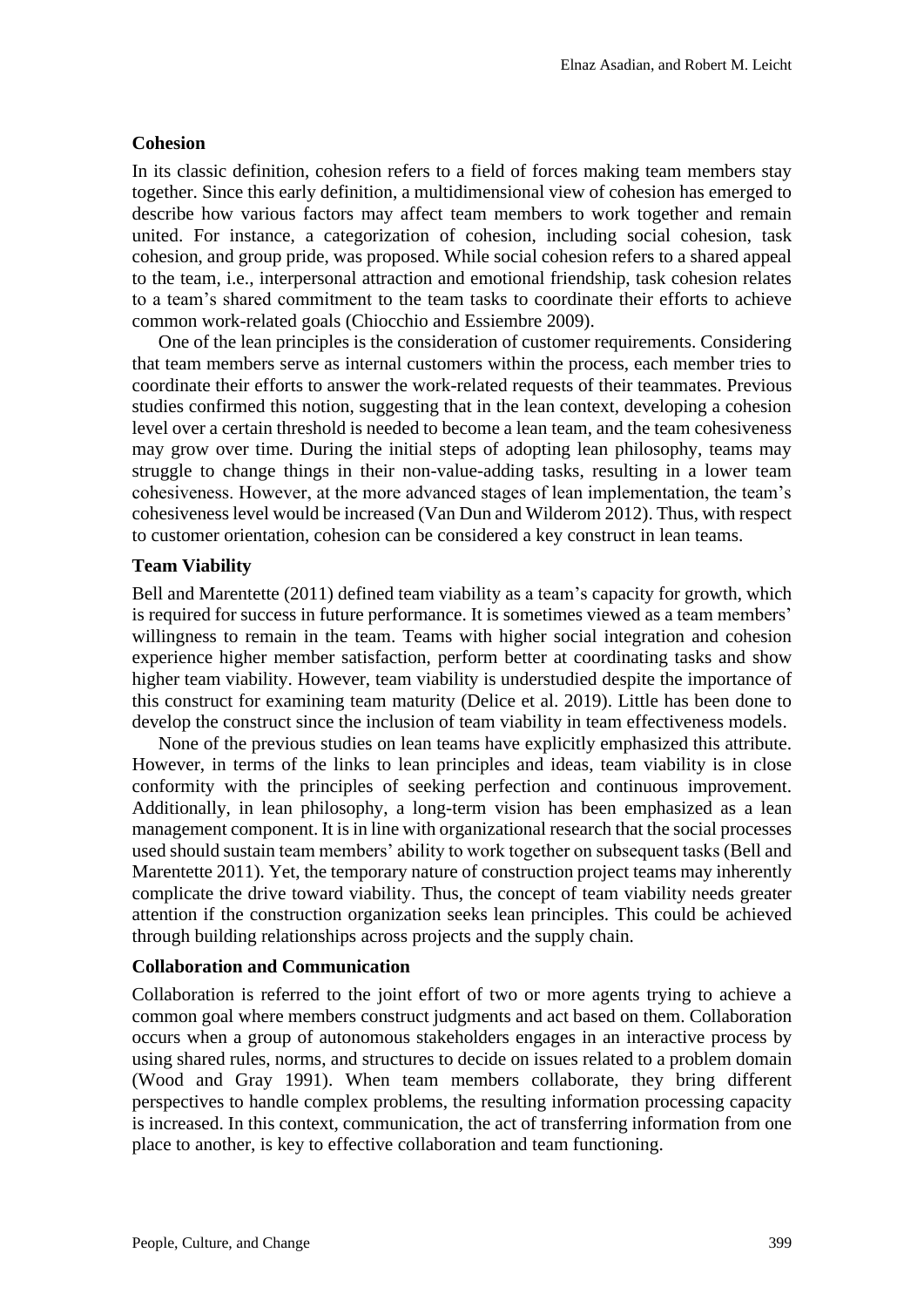Collaboration and communication play pivotal roles in completing a construction project. Melles (1997) highlighted information, communication and process structure as lean principles. In addition, Pinch (2005) pointed out establishing integrated teams and collaboration, and decentralizing decision-making and empowering project participants as lean principles. Similarly, according to Fahmy (2020), lean can be considered as a set of processes that allow project teams to collaborate efficiently to eliminate waste and maximize value. Hence, principles such as pull have been introduced to address collaboration across fragmented organizational boundaries of project teams. With these lean principles, it can be concluded that the stakeholders' collaboration and communication are a prerequisite of lean teams.

#### **Conflict**

Conflict is inherent in any team that even the most homogeneous groups cannot avoid. Conflict is recognized as a multidimensional construct involving tasks or relationships. In this respect, relationship conflict represents the individual's perception of the incompatibility of their teams. In contrast, task conflict is a disagreement among team members about their collective task decisions and ideas. However, with moderate levels, task conflict can be used constructively to enhance team performance (Delice et al. 2019).

The impact of conflict management on lean teams has been identified in previous studies. For instance, Van Dun and Wilderom (2012) showed that if a lean team is wellstructured, members are more likely to learn from work experiences, including conflict. Effective conflict resolution within teams is employed to secure issues, with lean teams extending this into learning and continuous improvement. Though conflict may arise, members will be open to each other's ideas within a healthy and safe team environment. Teams that effectively manage differences in personality and style have been more flexible by considering the team's good instead of focusing on their own achievement. This is in close correlation with the lean principle of optimizing the whole. When team members concentrate on the ultimate goal of having a better project, individual viewpoints will enable constructive conflict to benefit the overall project.

#### **Information Sharing and Knowledge Exchange**

Teams with systems for information sharing and knowledge exchange have been shown to manage conflicts more effectively and experience better performance outcomes. Information sharing is exchanging ideas amongst members, and knowledge exchange can be defined as sharing task-relevant ideas and information among members (Delice et al. 2019). These constructs hold great importance in the progression of team performance.

Van Dun and Wilderom (2012) showed that well-structured lean groups tend to share more information, affecting a team's learning orientation. This team construct is closely associated with "increase process transparency," where the process is made observable through the public display of information. Based on this lean principle, proper information sharing can make the production process transparent and visual, facilitating control, identifying waste, and enabling improvement. Hence, the increased process transparency supports the information sharing construct within lean teams.

## **CONCLUSIONS**

Developing and sustaining effective lean teams is more challenging than merely adopting lean tools. Therefore, identifying what dynamics influence how lean teams operate can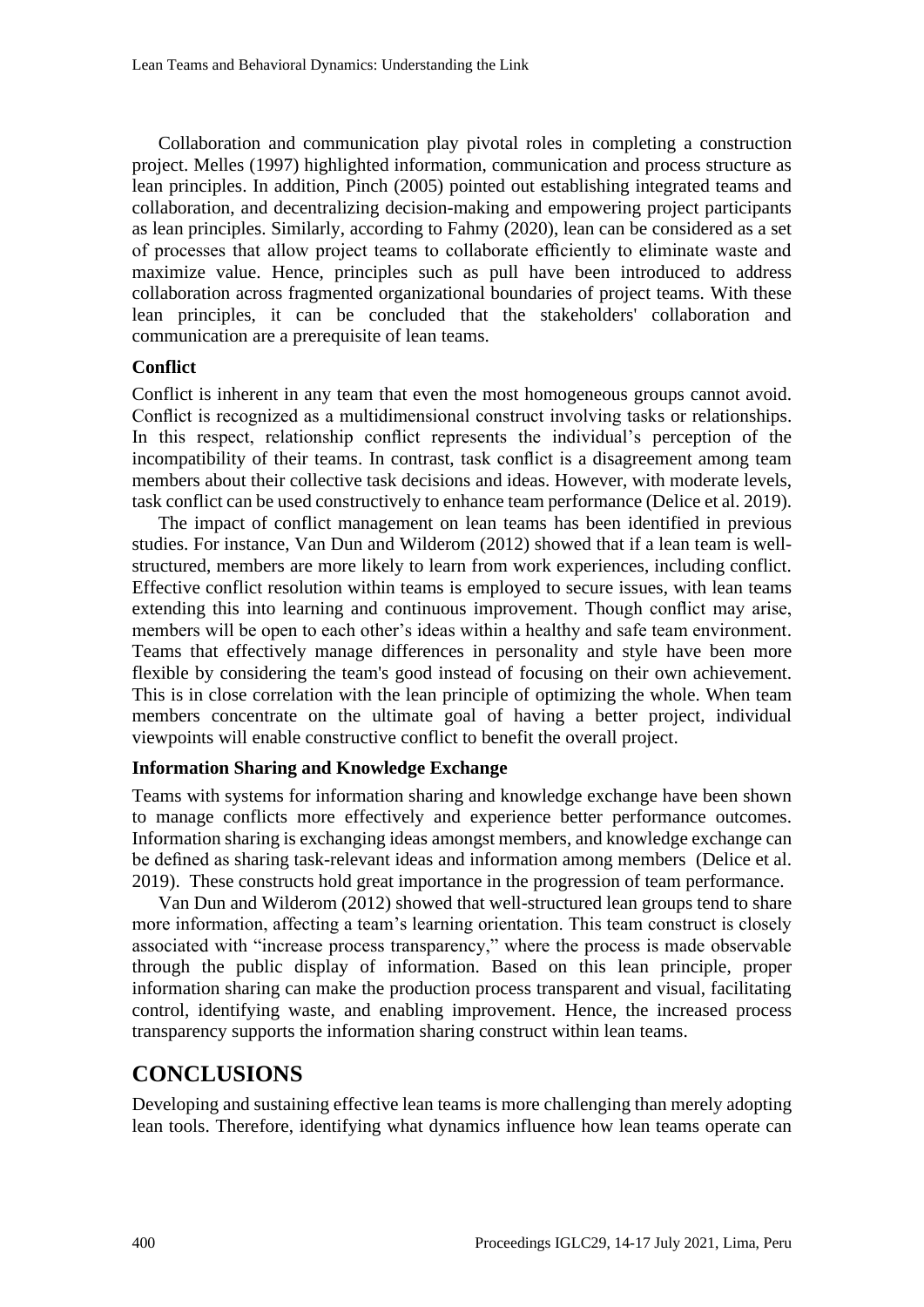help align team constructs with lean principles. This paper applied the A-B-C framework to extract team constructs and map them to lean principles to find the links between them.

The findings revealed that team constructs, including openness, trust and psychological safety, cohesion, team viability, collaboration and communication, conflict, information sharing, and knowledge exchange, are closely aligned with the implementation of lean principles, namely respect for people, continuous improvement, perfection, optimizing the whole, customer orientation, increase process transparency, pull, and decentralizing decision-making. The study also revealed that although some of these team constructs have been emphasized in lean construction literature, some of them, namely team viability, have been neglected in previous studies. This suggests the need for a holistic framework of teams and lean principles to fill the gap of overlooking these fundamental team constructs. The findings of this study can help construction organizations to understand team dynamics to provide related training and coaching efforts. Further, as construction projects are often limited in their time and resources, the alignment of lean principles to improve production with improving the effectiveness of teams may help align and reinforce the implementation of both.

Although remarkable signs of progress have been made in adopting lean principles in construction, there is still much to learn about aligning the adoption of principles in the implementation of construction teams. To continue the study and refine links introduced here, we intend to study lean teams' formation and development during the life of projects.

### **REFERENCES**

- Aslam, M., Gao, Z., and Smith, G. (2020). "Exploring factors for implementing lean construction for rapid initial successes in construction." *J. Cleaner Prod.,* 277, 123295.
- Bell, S. T., and Marentette, B. J. (2011). "Team viability for long-term and ongoing organizational teams." *Organ. Psychol. Rev.,* 1(4), 275–292.
- Chesworth, B., London, K., and Gajendran, T. (2011). "Understanding lean implementation: perspectives and approaches of an American construction organization." *27th Annual ARCOM Conference,* 321.
- Chiocchio, F., and Essiembre, H. (2009). "Cohesion and Performance: A Meta-Analytic Review of Disparities Between Project Teams, Production Teams, and Service Teams." *Small Group Research*, 40(4), 382–420.
- Costa, A. C., Fulmer, C. A., and Anderson, N. R. (2018). "Trust in work teams: An integrative review, multilevel model, and future directions." *J. Organ. Behav.,* 39(2), 169–184.
- Delice, F., Rousseau, M., and Feitosa, J. (2019). "Advancing Teams Research: What, When, and How to Measure Team Dynamics Over Time." *Front. Psychol.,* 10, 1324.
- Fahmy, M. (2020). "Lean Principles Implementation in Construction Management: A One Team Approach." *Qatar University Press.*
- Gomez, S., Ballard, G., Arroyo, P., Hackler, C., Spencley, R., and Tommelein, I. D. (2020). "Lean, Psychological Safety, and Behavior-Based Quality: A Focus on People and Value Delivery." Proc. 28thAnnual Conference of the International Group for Lean Construction (IGLC28), Berkeley, California, USA, 97–108.
- Hackler, C., Byse, E., Reed, D., and Alves, T. (2017). "Building a Lean culture." Proceedings for the 25th Annual Conference of the International Group for Lean Construction (IGLC25), 309–316.
- Katzenbach, J. R., and Smith, D. K. (2015). "The Wisdom of Teams: Creating the High-Performance Organization." *Harvard Business Review Press.*